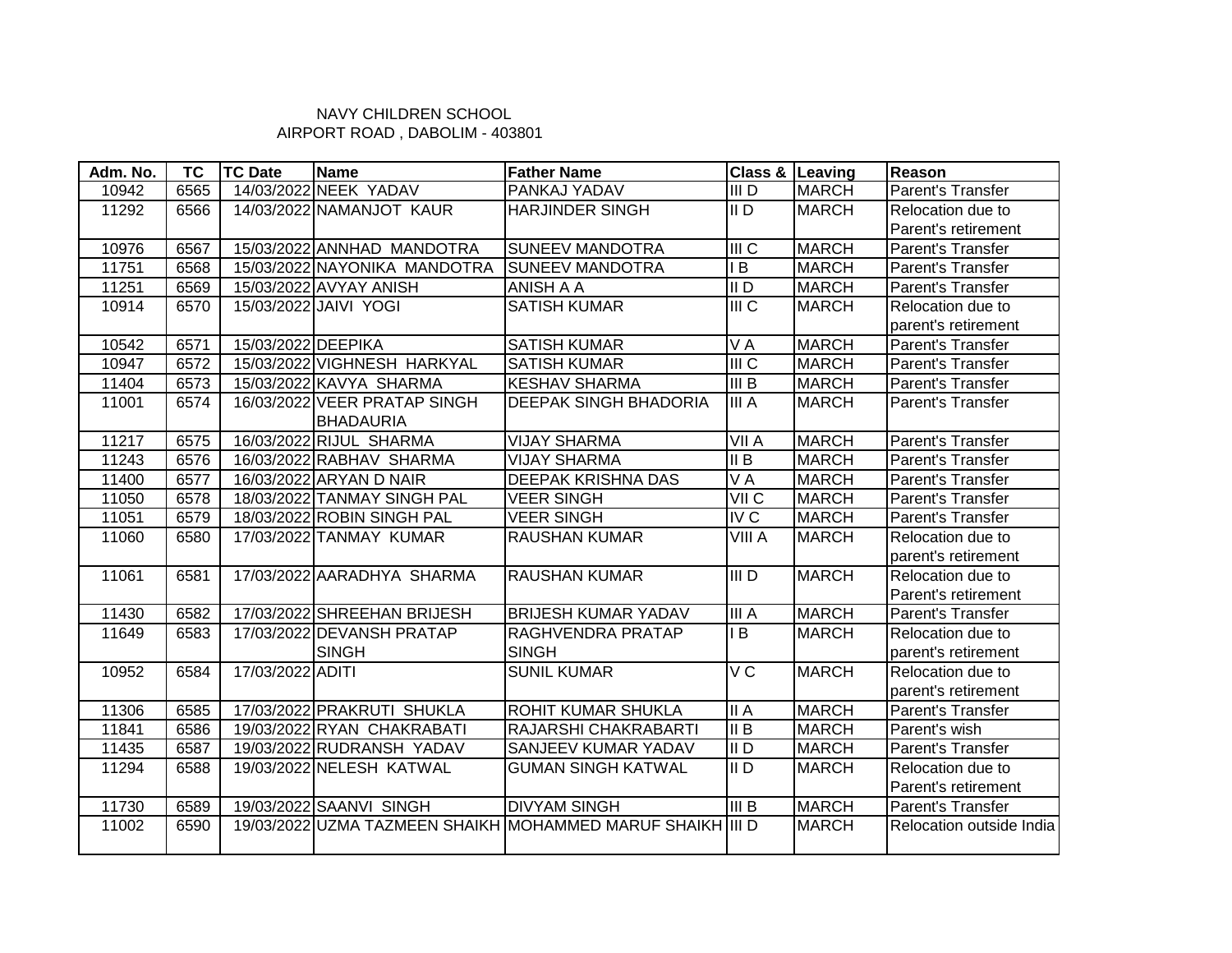| 10456 | 6591 |                   | 19/03/2022 DISHITA RAWAT     | SURESH P. S. RAWAT         | IV <sub>C</sub>                    | <b>MARCH</b> | Parent's Transfer        |
|-------|------|-------------------|------------------------------|----------------------------|------------------------------------|--------------|--------------------------|
| 11652 | 6592 |                   | 19/03/2022 GORISH BANDRAL    | <b>DEEP SINGH</b>          | $\overline{C}$                     | <b>MARCH</b> | <b>Parent's Transfer</b> |
| 11073 | 6593 |                   | 19/03/2022 MANYA RAJPUT      | <b>DEEP SINGH</b>          | <b>IVB</b>                         | <b>MARCH</b> | Parent's Transfer        |
| 11557 | 6594 | 19/03/2022 RACHIT |                              | <b>AMIT KUMAR</b>          | <b>IV C</b>                        | <b>MARCH</b> | Relocation due to        |
|       |      |                   |                              |                            |                                    |              | Parent's retirement      |
| 11349 | 6595 |                   | 19/03/2022 MYRA DAHIYA       | <b>TUSHAR DAHIYA</b>       | III <sub>C</sub>                   | <b>MARCH</b> | Parent's Transfer        |
| 10678 | 6596 |                   | 21/03/2022 SWASTIK MANTRI    | <b>BRIJMOHAN MANTRI</b>    | IV <sub>D</sub>                    | <b>MARCH</b> | Parent's Transfer        |
| 10788 | 6597 |                   | 21/03/2022 AVANI MANTRI      | <b>BRIJMOHAN</b>           | IX C                               | <b>MARCH</b> | Parent's Transfer        |
|       |      |                   |                              | JAGDISHPRASAD MANTRI       |                                    |              |                          |
| 10959 | 6598 |                   | 21/03/2022 AAFIYA FATIMA     | <b>MD KARIMULLAH</b>       | III <sub>D</sub>                   | <b>MARCH</b> | Parent's Transfer        |
| 10370 | 6599 |                   | 21/03/2022 SHAFIYA FATIMA    | <b>MD KARIMULLAH</b>       | <b>VIII A</b>                      | <b>MARCH</b> | Parent's Transfer        |
| 11593 | 6600 |                   | 21/03/2022 SHIVANYA PARMAR   | <b>NEERAJ PARMAR</b>       | IB                                 | <b>MARCH</b> | Parent's Transfer        |
| 10731 | 6601 |                   | 21/03/2022 DEEPTANSHU KUMAR  | <b>JAGESHWAR MAHTO</b>     | VII A                              | <b>MARCH</b> | Relocation due to        |
|       |      |                   | <b>MAHTO</b>                 |                            |                                    |              | Parent's retirement      |
| 11214 | 6602 |                   | 21/03/2022 SHRAVAN PANDATH   | <b>SREEJITH GOPAL</b>      | IVB                                | <b>MARCH</b> | Transfer of parent       |
| 10912 | 6603 |                   | 22/03/2022 G ADARSH          | L GURUPRASAD               | III A                              | <b>MARCH</b> | Parent's Transfer        |
| 10870 | 6604 |                   | 22/03/2022 AMALIA VERMA      | VISHAL KUMAR VERMA         | III B                              | <b>MARCH</b> | Relocation due to        |
|       |      |                   |                              |                            |                                    |              | Parent's retirement      |
| 10448 | 6605 |                   | 22/03/2022 AGRIM TYAGI       | <b>HARI OM TYAGI</b>       | <b>IVB</b>                         | <b>MARCH</b> | Parent's Transfer        |
| 11422 | 6606 |                   | 22/03/2022 SUHASINI SRIVATSA | <b>NIKHIL SRIVATSA</b>     | VII A                              | <b>MARCH</b> | Parent's Transfer        |
| 11608 | 6607 |                   | 22/03/2022 VANSHIKA SRIVATSA | <b>NIKHIL SRIVATSA</b>     | $\overline{\overline{\mathsf{C}}}$ | <b>MARCH</b> | Parent's Transfer        |
| 10944 | 6608 |                   | 22/03/2022 RUWAIDA FATIMA    | <b>ASAD FARHAAT</b>        | $III$ D                            | <b>MARCH</b> | Parent's Transfer        |
| 10514 | 6609 |                   | 22/03/2022 RUMAISA FATIMA    | <b>ASAD FARHAAT</b>        | IVC                                | <b>MARCH</b> | Parent's Transfer        |
| 10995 | 6610 |                   | 24/03/2022 SHAIK MOHAMMAD    | <b>SHAIK MOULALI</b>       | III <sub>D</sub>                   | <b>MARCH</b> | Relocation due to        |
|       |      |                   | <b>HAROON</b>                |                            |                                    |              | father's service         |
| 10858 | 6611 |                   | 24/03/2022 SHAIK MOHAMMAD    | <b>SHAIK MOULALI</b>       | $\overline{V}$ B                   | <b>MARCH</b> | Relocation due to        |
|       |      |                   | FARID                        |                            |                                    |              | father's completion of   |
| 11612 | 6612 |                   | 24/03/2022 BAANI SAJWAN      | SHAILESH SAJWAN            | $\mathsf{I}$                       | <b>MARCH</b> | Parent's Transfer        |
| 10875 | 6613 |                   | 24/03/2022 DIVYA KUMARI      | <b>MAHESH KUMAR MAHATO</b> | III A                              | <b>MARCH</b> | Relocation due to        |
|       |      |                   |                              |                            |                                    |              | father's retirement      |
| 10988 | 6614 |                   | 24/03/2022 DEBADRITA MONDAL  | <b>BISWAJIT MONDAL</b>     | $\overline{\mathsf{III}}$ C        | <b>MARCH</b> | Parent's Transfer        |
| 10840 | 6615 |                   | 25/03/2022 AKSHAT PURI       | PANKAJ PURI                | VB                                 | <b>MARCH</b> | Parent's Transfer        |
| 11112 | 6616 | 24/03/2022 TANYA  |                              | PRAKASH SINGH MEHRA        | VB                                 | <b>MARCH</b> | Relocation due to        |
|       |      |                   |                              |                            |                                    |              | father's retirement      |
| 11350 | 6617 | 24/03/2022 ROHAN  |                              | <b>NAVEEN KUMAR</b>        | II B                               | <b>MARCH</b> | Parent's Transfer        |
| 11037 | 6618 |                   | 24/03/2022 HRIDESH KUNDU     | <b>HARI DAS KUNDU</b>      | VIA                                | <b>MARCH</b> | Parent's Transfer        |
| 11529 | 6619 |                   | 25/03/2022 AISHANI NEGI      | <b>VINOD SINGH</b>         | VII B                              | <b>MARCH</b> | Parent's Transfer        |
| 11111 | 6620 |                   | 25/03/2022 GEETANJALI MEHRA  | <b>PRAKASH SINGH MEHRA</b> | $VIII$ B                           | <b>MARCH</b> | Relocation due to        |
|       |      |                   |                              |                            |                                    |              | father's retirement      |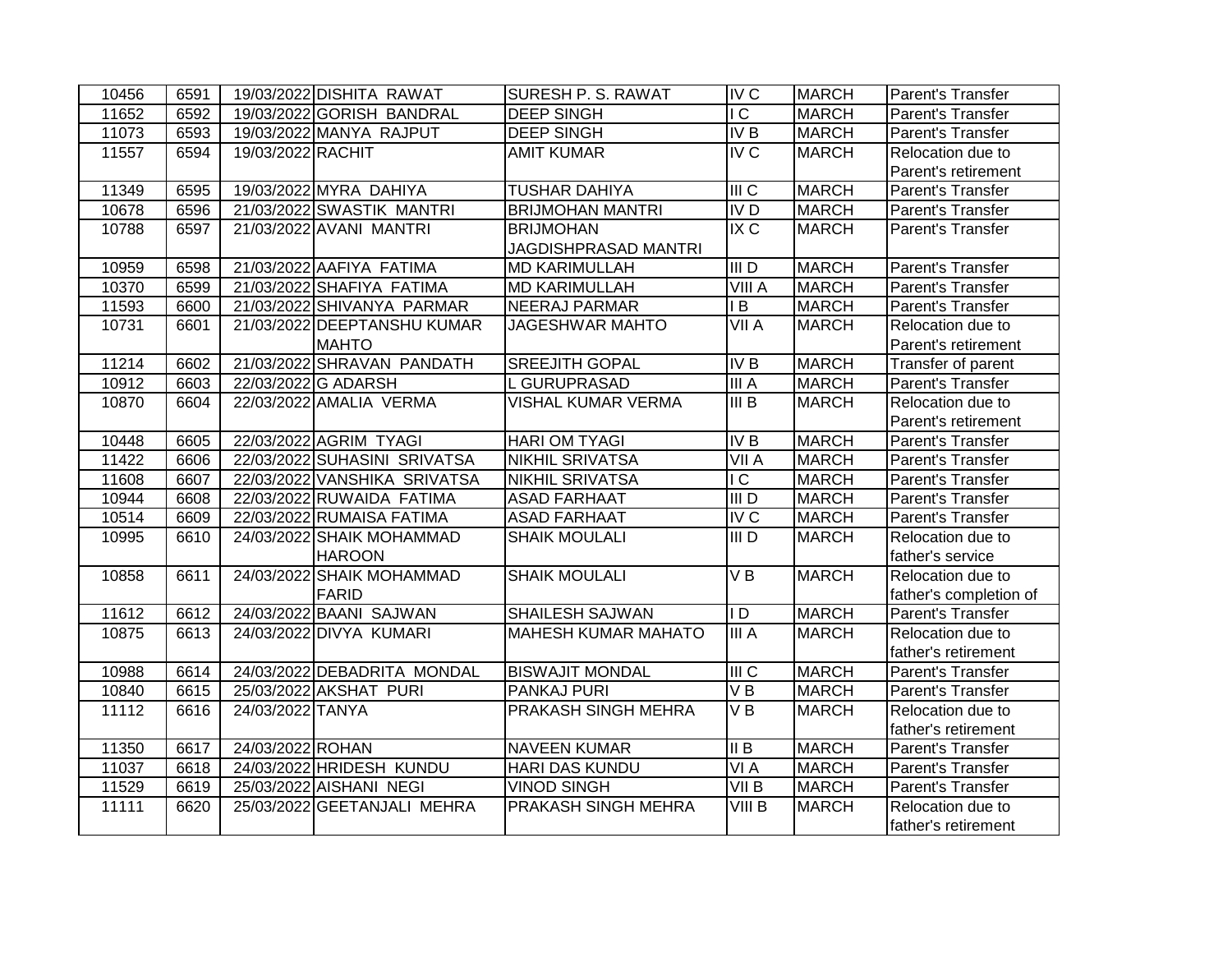| 11199 | 6621 |                   | 24/03/2022 PIYUSH SHARMA       | NIRANJAN KUMAR SHARMA IIX C  |                           | <b>MARCH</b> | Parent's Transfer   |
|-------|------|-------------------|--------------------------------|------------------------------|---------------------------|--------------|---------------------|
| 11288 | 6622 |                   | 25/03/2022 SIDDHARTH           | <b>SONPAL SINGH</b>          | $\overline{\mathsf{I}}$ C | <b>MARCH</b> | Parent's Transfer   |
| 11220 | 6623 |                   | 25/03/2022 AUM KUMAR SINHA     | <b>IK SINHA</b>              | <b>IVA</b>                | <b>MARCH</b> | Parent's Transfer   |
| 11600 | 6624 |                   | 28/03/2022 ANSHITA KUMARI      | <b>AJAY KUMAR</b>            | $\overline{C}$            | <b>MARCH</b> | Parent's Transfer   |
| 11828 | 6625 |                   | 28/03/2022 NAWDEEP BALARA      | SANDEEP KUMAR BALARA         | $\overline{C}$            | <b>MARCH</b> | Parent's Transfer   |
| 11337 | 6626 |                   | 28/03/2022 SREEAANSH VINOD     | VINOD V                      | II A                      | <b>MARCH</b> | Relocation          |
| 11366 | 6627 |                   | 28/03/2022 ZACHARY CAEL TELES  | <b>SEAN KARL TELES</b>       | $\overline{II}$           | <b>MARCH</b> | Parent's wish       |
| 11316 | 6628 |                   | 28/03/2022 KRISHANG AMOL       | AMOL DASHARATH               | $\overline{II}$           | <b>MARCH</b> | Parent's Transfer   |
|       |      |                   | <b>PAKHALE</b>                 | <b>PAKHALE</b>               |                           |              |                     |
| 10971 | 6629 |                   | 28/03/2022 SHREYA SHAH         | <b>TARKESHWAR SHAH</b>       | III A                     | <b>MARCH</b> | Parent's Transfer   |
| 10877 | 6630 |                   | 28/03/2022 HARSHETA PARMAR     | <b>KAMAL SINGH</b>           | III A                     | <b>MARCH</b> | Parent's Transfer   |
| 10878 | 6631 |                   | 28/03/2022 JIVITESH KANT       | <b>CHANDAN KUMAR SINGH</b>   | $\overline{III}$ B        | <b>MARCH</b> | Parent's Transfer   |
| 10602 | 6632 |                   | 28/03/2022 AARADHYA RANJITH    | <b>RANJITH V P</b>           | <b>IVA</b>                | <b>MARCH</b> | Parent's Transfer   |
| 11231 | 6633 |                   | 28/03/2022 RITWIK GUPTA        | <b>RAKESH KUMAR</b>          | IVB                       | <b>MARCH</b> | Parent's Transfer   |
| 11482 | 6634 |                   | 28/03/2022 TEHYA THARWANI      | <b>CHANDRA SEKHAR</b>        | $V\overline{A}$           | <b>MARCH</b> | Parent's Transfer   |
|       |      |                   |                                | <b>THARWANI</b>              |                           |              |                     |
| 10580 | 6635 |                   | 28/03/2022 VIHAAN NARWAL       | <b>VIKASH KUMAR</b>          | VII A                     | <b>MARCH</b> | Parent's Transfer   |
| 10270 | 6636 |                   | 28/03/2022 ADAM MICHEAL        | MICHEAL WILSON ROBERTS VII A |                           | <b>MARCH</b> | Relocation          |
|       |      |                   | <b>ROBERTS</b>                 |                              |                           |              |                     |
| 10221 | 6637 |                   | 28/03/2022 DEVVRATH            | <b>AJAY SINGH</b>            | VI A                      | <b>MARCH</b> | Parent's Transfer   |
| 11561 | 6638 |                   | 28/03/2022 JAYANT HARRISH      | <b>V JAYANTH</b>             | VII B                     | <b>MARCH</b> | Parent's Transfer   |
| 11079 | 6639 |                   | 28/03/2022 SHASHWAT PANT       | <b>SUMIT PANT</b>            | $\overline{V}$ II A       | <b>MARCH</b> | Parent's Transfer   |
| 11753 | 6640 |                   | 28/03/2022 ANANYA MEHROTRA     | <b>ASHISH MEHROTRA</b>       | VIII <sub>C</sub>         | <b>MARCH</b> | Parent's Transfer   |
| 9239  | 6641 |                   | 28/03/2022 TATHAGAT            | <b>SREENATH S. C</b>         | VIII B                    | <b>MARCH</b> | Parent's Transfer   |
| 10013 | 6642 |                   | 28/03/2022 ADITRI SATEJ GAUNCO | <b>SATEJ SANDIPA GAUNCO</b>  | VI C                      | <b>MARCH</b> | Parent's wish       |
|       |      |                   | <b>DESSAI</b>                  | <b>DESSAI</b>                |                           |              |                     |
| 10711 | 6643 |                   | 28/03/2022 TRIPTI JANGRA       | <b>PRAVEEN KUMAR</b>         | VIC                       | <b>MARCH</b> | Parent's Transfer   |
| 11175 | 6644 |                   | 28/03/2022 ABHAY RAJ           | <b>VINAY KUMAR</b>           | VIII B                    | <b>MARCH</b> | Relocation due to   |
|       |      |                   |                                |                              |                           |              | father's retirement |
| 11067 | 6645 |                   | 28/03/2022 ARYAN SWARUP        | SIDDHARTHA SWARUP            | $\overline{V}$ C          | <b>MARCH</b> | Parent's Transfer   |
| 11408 | 6646 |                   | 28/03/2022 ARUNDHATHI V P      | <b>V G PRAVEEN</b>           | VI A                      | <b>MARCH</b> | Parent's Transfer   |
| 10810 | 6647 |                   | 28/03/2022 MATTAPARTHI SAILAJA | MATTAPARTHI U M S            | VI <sub>D</sub>           | <b>MARCH</b> | Parent's Transfer   |
|       |      |                   |                                | PRASAD                       |                           |              |                     |
| 9781  | 6648 |                   | 28/03/2022 KILARI LEISHA       | KILARI YUVARAJU              | $\overline{\text{VII}}$ A | <b>MARCH</b> | Parent's Transfer   |
| 11057 | 6649 |                   | 28/03/2022 RAJNEESH            | <b>NORANG KUMAR</b>          | VII B                     | <b>MARCH</b> | Parent's Transfer   |
| 11097 | 6650 |                   | 28/03/2022 ATHARVA DHANRAJ     | DHANRAJ GANGADHAR            | $VIII$ B                  | <b>MARCH</b> | Relocation          |
|       |      |                   | <b>SHETTY</b>                  | <b>SHETTY</b>                |                           |              |                     |
| 11056 | 6651 | 28/03/2022 AASTHA |                                | <b>NORANG KUMAR</b>          | IX B                      | <b>MARCH</b> | Parent's Transfer   |
| 10917 | 6652 |                   | 28/03/2022 MISHA KILARI        | <b>K YUVARAJU</b>            | III D                     | <b>MARCH</b> | Parent's Transfer   |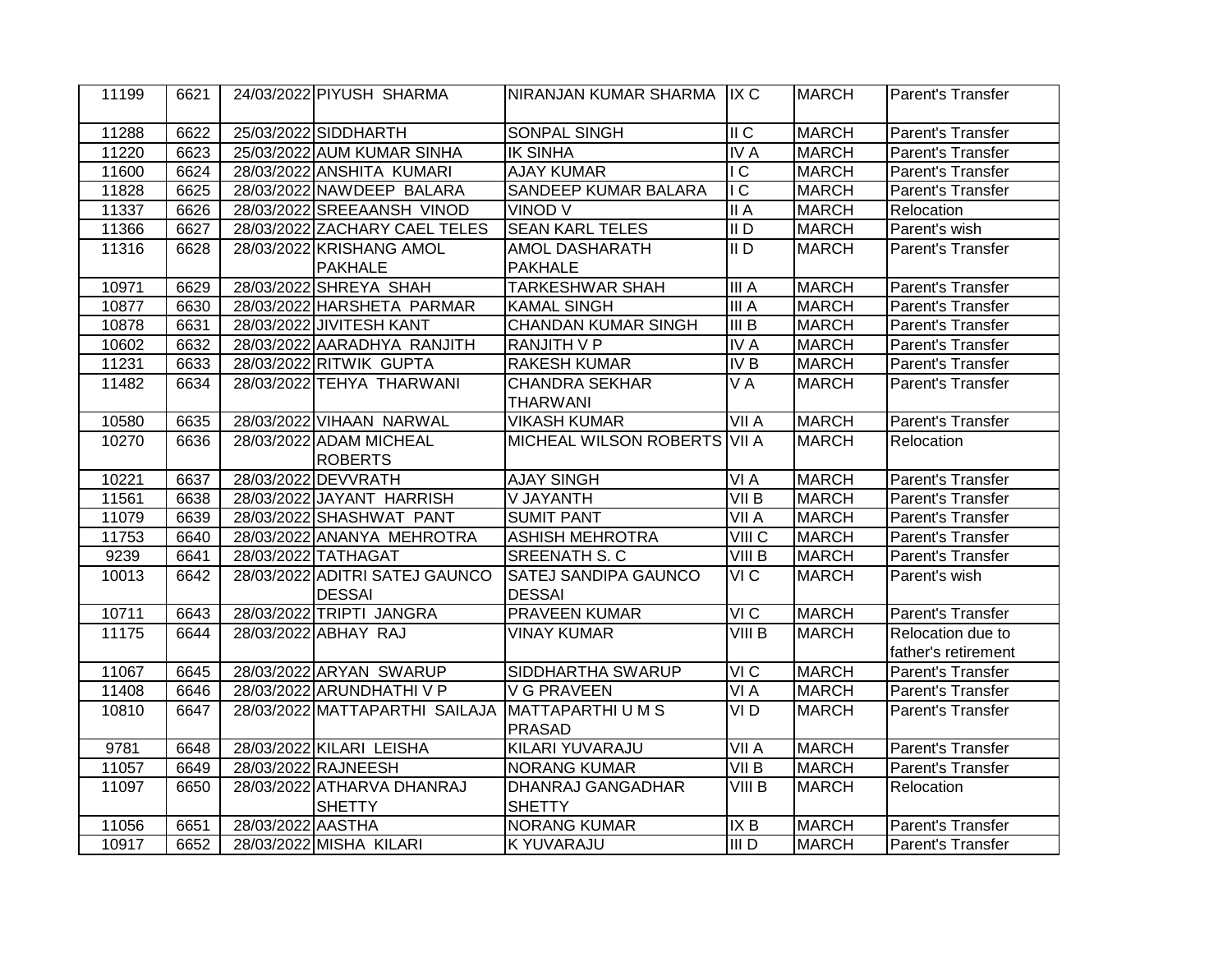| 10941 | 6653 |                     | 28/03/2022 MATTAPARTHI JYOSNA MATTAPARTHI UMA |                             | III B                              | <b>MARCH</b> | Parent's Transfer   |
|-------|------|---------------------|-----------------------------------------------|-----------------------------|------------------------------------|--------------|---------------------|
|       |      |                     |                                               | <b>MAHESWARA SATYA</b>      |                                    |              |                     |
|       |      |                     |                                               | <b>PRASAD</b>               |                                    |              |                     |
| 11577 | 6654 |                     | 28/03/2022 NANDITA SARANGI                    | <b>ABHIJIT SARANGI</b>      | $\overline{A}$                     | <b>MARCH</b> | Parent's Transfer   |
| 11176 | 6656 |                     | 28/03/2022 ADITYA RAJ                         | <b>VINAY KUMAR</b>          | $\overline{m}$                     | <b>MARCH</b> | Parent's Transfer   |
| 11602 | 6657 |                     | 28/03/2022 NACHIKETA                          | <b>SREENATH S. C</b>        | $\overline{C}$                     | <b>MARCH</b> | Parent's Transfer   |
| 11839 | 6658 |                     | 28/03/2022 RYAN RANJEET                       | <b>RANJEET</b>              | IC                                 | <b>MARCH</b> | Relocation          |
| 11494 | 6659 |                     | 28/03/2022 DARSH RAJ                          | <b>DHARMENDRA KUMAR</b>     | $\overline{II}$ B                  | <b>MARCH</b> | Parent's Transfer   |
| 11310 | 6660 |                     | 28/03/2022 ARAVIND V P                        | <b>V G PRAVEEN</b>          | $\overline{II}$ B                  | <b>MARCH</b> | Parent's Transfer   |
| 11276 | 6661 |                     | 28/03/2022 SAANIDHYA                          | <b>VIKRAMADITTAYA</b>       | $\overline{\mathsf{II}}$ A         | <b>MARCH</b> | Parent's Transfer   |
|       |      |                     | <b>CHAKRAWARTI</b>                            | <b>CHAKRAWARTI</b>          |                                    |              |                     |
| 11696 | 6662 |                     | 28/03/2022 SAMAIRA SWARUP                     | SIDDHARTHA SWARUP           | $\overline{\overline{\mathsf{C}}}$ | <b>MARCH</b> | Parent's Transfer   |
| 11741 | 6663 |                     | 28/03/2022 PARINEETA                          | <b>MANOJ SURSING MAHALE</b> | II C                               | <b>MARCH</b> | Relocation due to   |
|       |      |                     |                                               |                             |                                    |              | father's retirement |
| 11370 | 6664 |                     | 28/03/2022 AASHNA YADAV                       | SHATRUNJAY PRAKASH          | $\overline{I}$                     | <b>MARCH</b> | Parent's Transfer   |
|       |      |                     |                                               | YADAV                       |                                    |              |                     |
| 11410 | 6665 | 28/03/2022 YASASHVI |                                               | <b>RUPESH SINGH</b>         | $\overline{1}$                     | <b>MARCH</b> | Parent's wish       |
| 11074 | 6666 |                     | 28/03/2022 NIYATI RAJ                         | <b>NIRAJ KUMAR</b>          | IIIA                               | <b>MARCH</b> | Parent's wish       |
| 11006 | 6667 | 28/03/2022 YASHANA  |                                               | <b>SANDEEP SHARMA</b>       | $V$ B                              | <b>MARCH</b> | Parent's Transfer   |
| 11030 | 6668 |                     | 28/03/2022 DILJODHAN SINGH                    | PARGAT SINGH                | IX A                               | <b>MARCH</b> | Parent's Transfer   |
| 11523 | 6669 |                     | 28/03/2022 ALEX JOSEPH                        | JOSEPH P DEVASSY            | VIII A                             | <b>MARCH</b> | Parent's Transfer   |
| 11244 | 6670 |                     | 29/03/2022 SHARVEYA SHASHANK                  | <b>SHASHANK SHANKAR</b>     | II B                               | <b>MARCH</b> | Parent's Transfer   |
|       |      |                     | <b>SATHE</b>                                  | <b>SATHE</b>                |                                    |              |                     |
| 10841 | 6672 |                     | 29/03/2022 HARSHITA SARANGI                   | <b>ABHIJIT SARANGI</b>      | VIII A                             | <b>MARCH</b> | Parent's Transfer   |
| 11620 | 6673 |                     | 30/03/2022 RUDRA PANDEY                       | <b>VIVEK KUMAR PANDEY</b>   | ID                                 | <b>MARCH</b> | Parent's Transfer   |
| 11242 | 6674 |                     | 30/03/2022 RUBEENA KHAN                       | <b>IMRAN KHAN</b>           | II B                               | <b>MARCH</b> | Parent's Transfer   |
| 10739 | 6675 |                     | 30/03/2022 SAKET KUMAR                        | <b>ANIL KUMAR SINGH</b>     | <b>IVA</b>                         | <b>MARCH</b> | Parent's Transfer   |
| 10391 | 6676 |                     | 30/03/2022 AMPILLI HASINI                     | A. SAMBHU                   | VII A                              | <b>MARCH</b> | Parent's Transfer   |
| 11170 | 6677 |                     | 30/03/2022 MAHI CHAUDHARY                     | <b>JAGBIR SINGH</b>         | VB                                 | <b>MARCH</b> | Parent's Transfer   |
| 11670 | 6678 |                     | 30/03/2022 ADWAITH G                          | GIREESH. G                  | $\overline{V}A$                    | <b>MARCH</b> | Parent's Transfer   |
| 11343 | 6679 |                     | 30/03/2022 ABHIYOG N                          | <b>NK NEJIN KUMAR</b>       | $\overline{V}$ III C               | <b>MARCH</b> | Parent's Transfer   |
| 11162 | 6680 |                     | 30/03/2022 JIYA GOYAL                         | <b>MANMOHAN GOYAL</b>       | XI <sub>B</sub>                    | <b>MARCH</b> | Relocation          |
| 11586 | 6681 |                     | 30/03/2022 GAURAV BAINS                       | <b>ANKUSH BAINS</b>         | IB                                 | <b>MARCH</b> | Parent's Transfer   |
| 11576 | 6682 | 30/03/2022 NAKSH    |                                               | <b>AMIT</b>                 | $\overline{A}$                     | <b>MARCH</b> | Parent's Transfer   |
| 11657 | 6683 |                     | 30/03/2022 PARIDHI DESHMUKH                   | <b>KAUSTUBH DESHMUKH</b>    | $\mathsf{I}$ A                     | <b>MARCH</b> | Parent's Transfer   |
| 11626 | 6684 | 30/03/2022 YAVI     |                                               | <b>SANJAY KUMAR</b>         | $\mathsf{I}$ B                     | <b>MARCH</b> | Parent's Transfer   |
| 11115 | 6685 |                     | 30/03/2022 SHREEWALI RAI                      | RAJEEV MOHAN RAI            | VI <sub>B</sub>                    | <b>MARCH</b> | Relocation due to   |
|       |      |                     |                                               |                             |                                    |              | father's retirement |
| 11314 | 6686 |                     | 30/03/2022 AADIDEV S                          | SATHEESH KUMAR S            | II C                               | <b>MARCH</b> | Relocation          |
| 11500 | 6687 |                     | 31/03/2022 RIDDHIMA BORA                      | <b>KUSHAL SINGH BORA</b>    | VI A                               | <b>MARCH</b> | Parent's Transfer   |